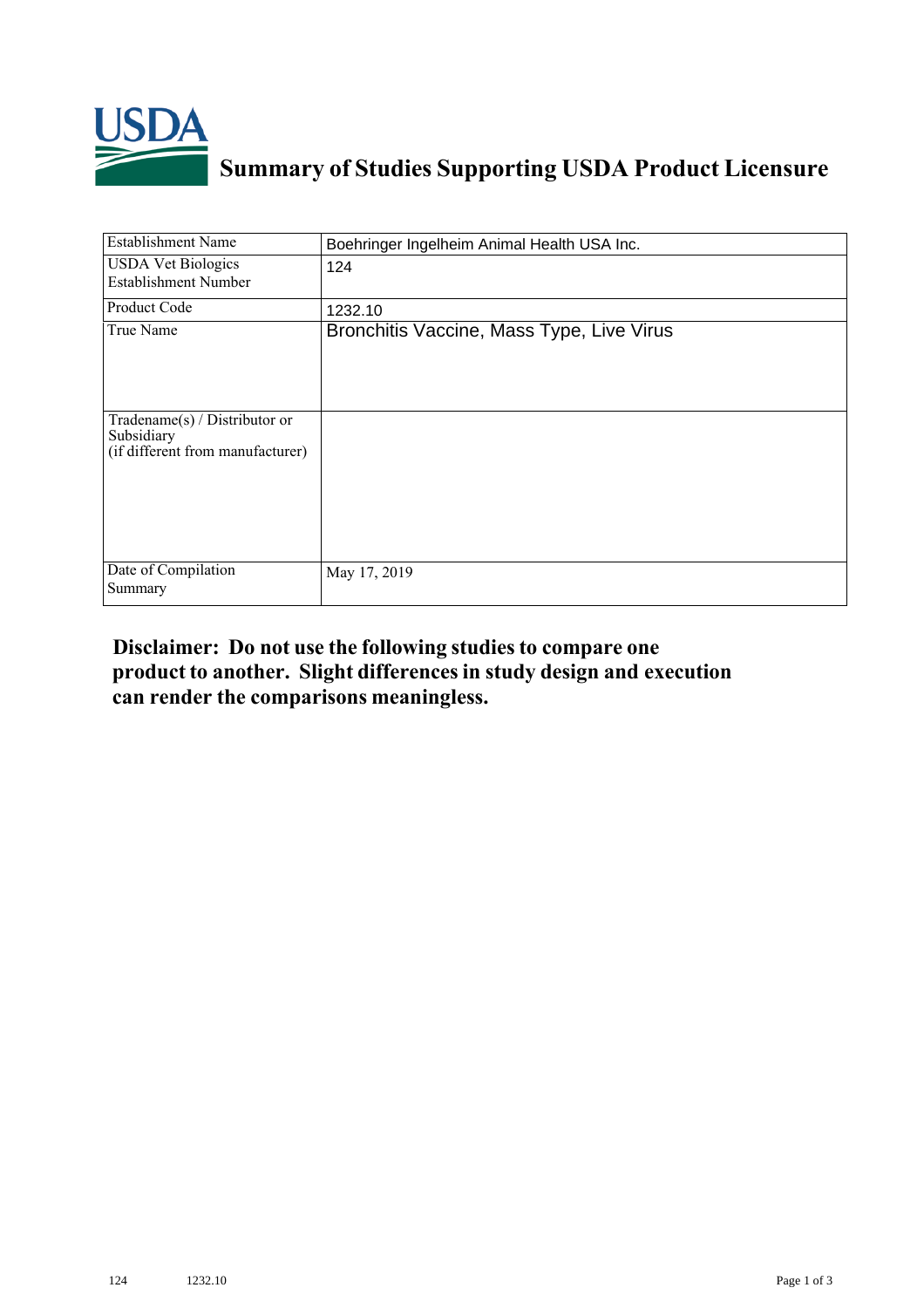| <b>Study Type</b>              | Efficacy                                                                                                                                                                                                                                                                                                                    |
|--------------------------------|-----------------------------------------------------------------------------------------------------------------------------------------------------------------------------------------------------------------------------------------------------------------------------------------------------------------------------|
| <b>Pertaining to</b>           | Avian infectious bronchitis virus, Massachusetts type                                                                                                                                                                                                                                                                       |
| <b>Study Purpose</b>           | Efficacy against avian infectious bronchitis virus, Massachusetts                                                                                                                                                                                                                                                           |
|                                | type                                                                                                                                                                                                                                                                                                                        |
| <b>Product Administration</b>  | Coarse spray                                                                                                                                                                                                                                                                                                                |
| <b>Study Animals</b>           | Chickens at day of age                                                                                                                                                                                                                                                                                                      |
| <b>Challenge Description</b>   |                                                                                                                                                                                                                                                                                                                             |
| <b>Interval observed after</b> |                                                                                                                                                                                                                                                                                                                             |
| challenge                      |                                                                                                                                                                                                                                                                                                                             |
| <b>Results</b>                 | Study data were evaluated by USDA-APHIS prior to product<br>licensure and met regulatory standards for acceptance at the time of<br>submission. No data are published because this study was submitted<br>to USDA-APHIS prior to January 1, 2007, and APHIS only requires<br>publication of data submitted after that date. |
| <b>USDA Approval Date</b>      | August 31, 1981                                                                                                                                                                                                                                                                                                             |